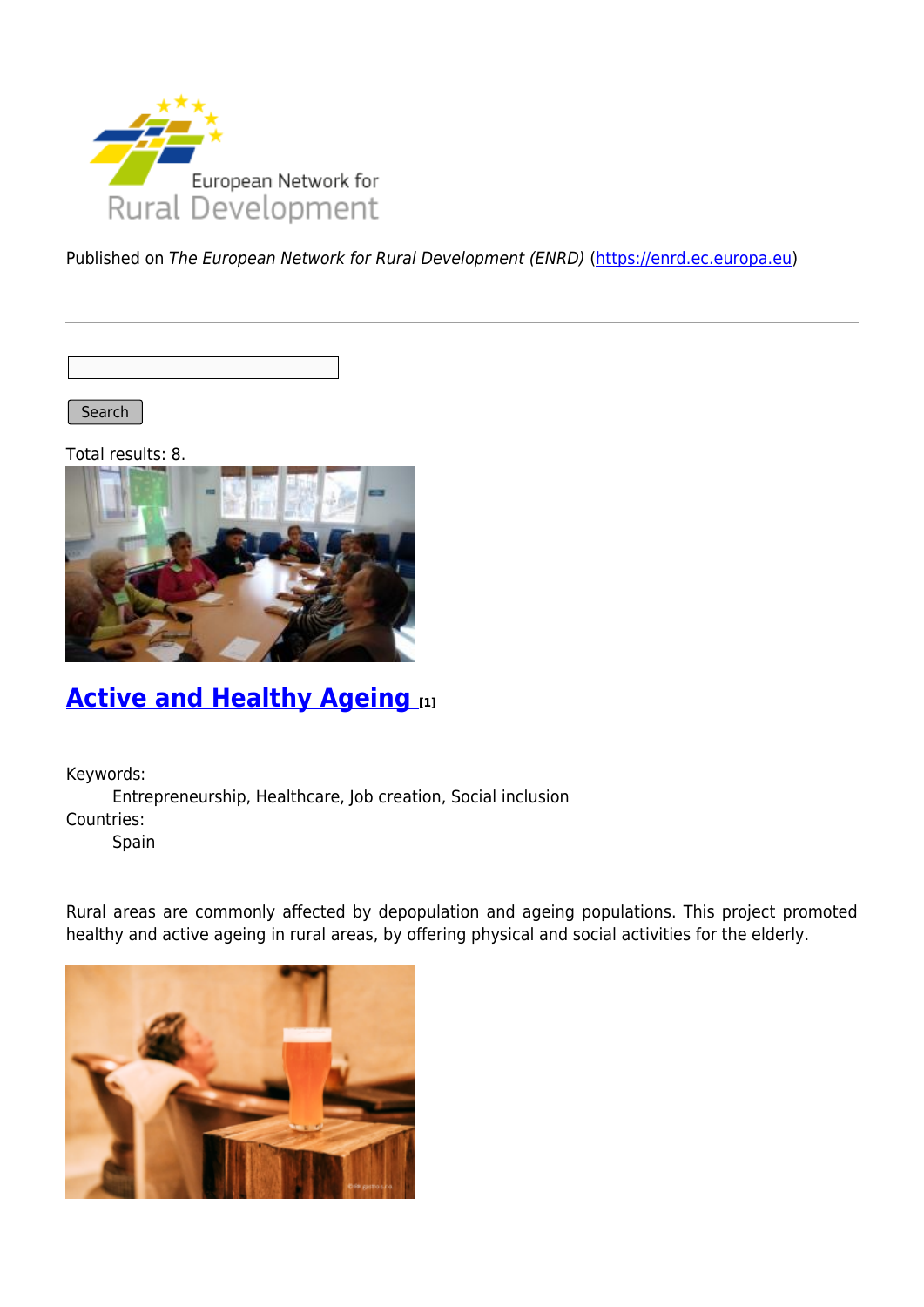# **[High quality pension offering beer wellness services in](https://enrd.ec.europa.eu/projects-practice/high-quality-pension-offering-beer-wellness-services-rajecke-teplice_en) [Rajecke Teplice](https://enrd.ec.europa.eu/projects-practice/high-quality-pension-offering-beer-wellness-services-rajecke-teplice_en) [2]**

Keywords:

Entrepreneurship, Food & Drink, Healthcare, Job creation, Rural business, Rural SMEs, Tourism Countries:

Slovakia

The reconstruction of an old villa to create high quality tourist accommodation offering spa and beer wellness services.



# **[Diversification to non-agricultural activities on the farm](https://enrd.ec.europa.eu/projects-practice/diversification-non-agricultural-activities-farm-abraham_en) [Abraham](https://enrd.ec.europa.eu/projects-practice/diversification-non-agricultural-activities-farm-abraham_en) [3]**

Keywords:

Competitiveness, Diversification, Entrepreneurship, Farm restructuring/modernisation, Rural business

Countries:

Czech Republic

A diversified farm with a carpentry workshop, used RDP support to acquire a telescopic handler in order to improve its productivity.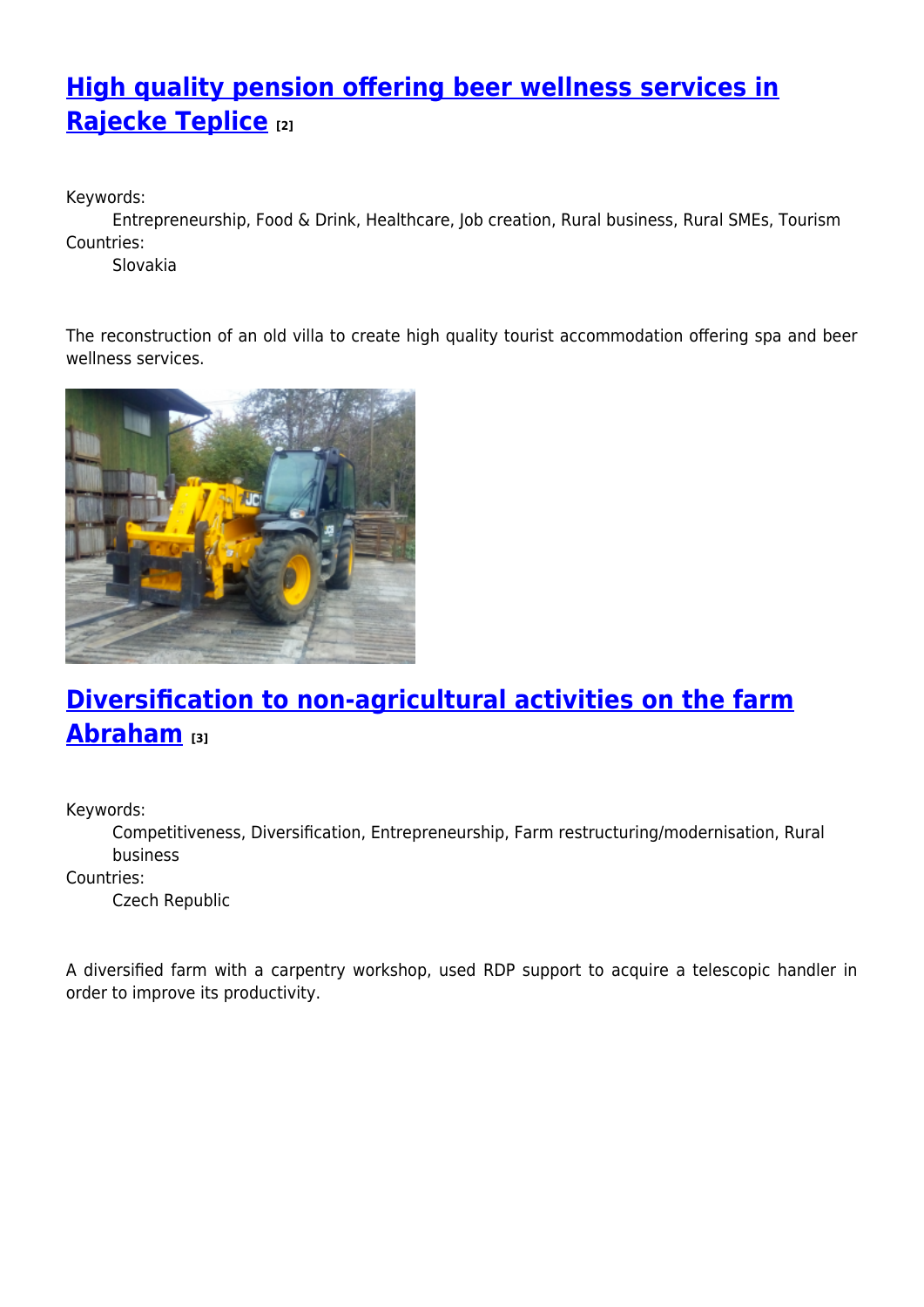

# **[Diversifying a national cultural monument into a recreation](https://enrd.ec.europa.eu/projects-practice/diversifying-national-cultural-monument-recreation-centre_en) [centre](https://enrd.ec.europa.eu/projects-practice/diversifying-national-cultural-monument-recreation-centre_en) [4]**

Keywords:

Culture, Diversification, Entrepreneurship, Job creation, Rural SMEs Countries:

Slovakia

unique military fortress complex, listed as the national cultural monument, was turned into an attractive recreational and relaxation centre Kortina.



### **[Setting up a business incubator in an area suffering from](https://enrd.ec.europa.eu/projects-practice/setting-business-incubator-area-suffering-high-unemployment_en) [high unemployment](https://enrd.ec.europa.eu/projects-practice/setting-business-incubator-area-suffering-high-unemployment_en) [5]**

Keywords:

Diversification, Entrepreneurship, Job creation, Rural business, Rural SMEs Countries:

Slovakia

A company that was focused on field crops diversified its activities by setting up a business incubator to boost the economic development of an area with high unemployment.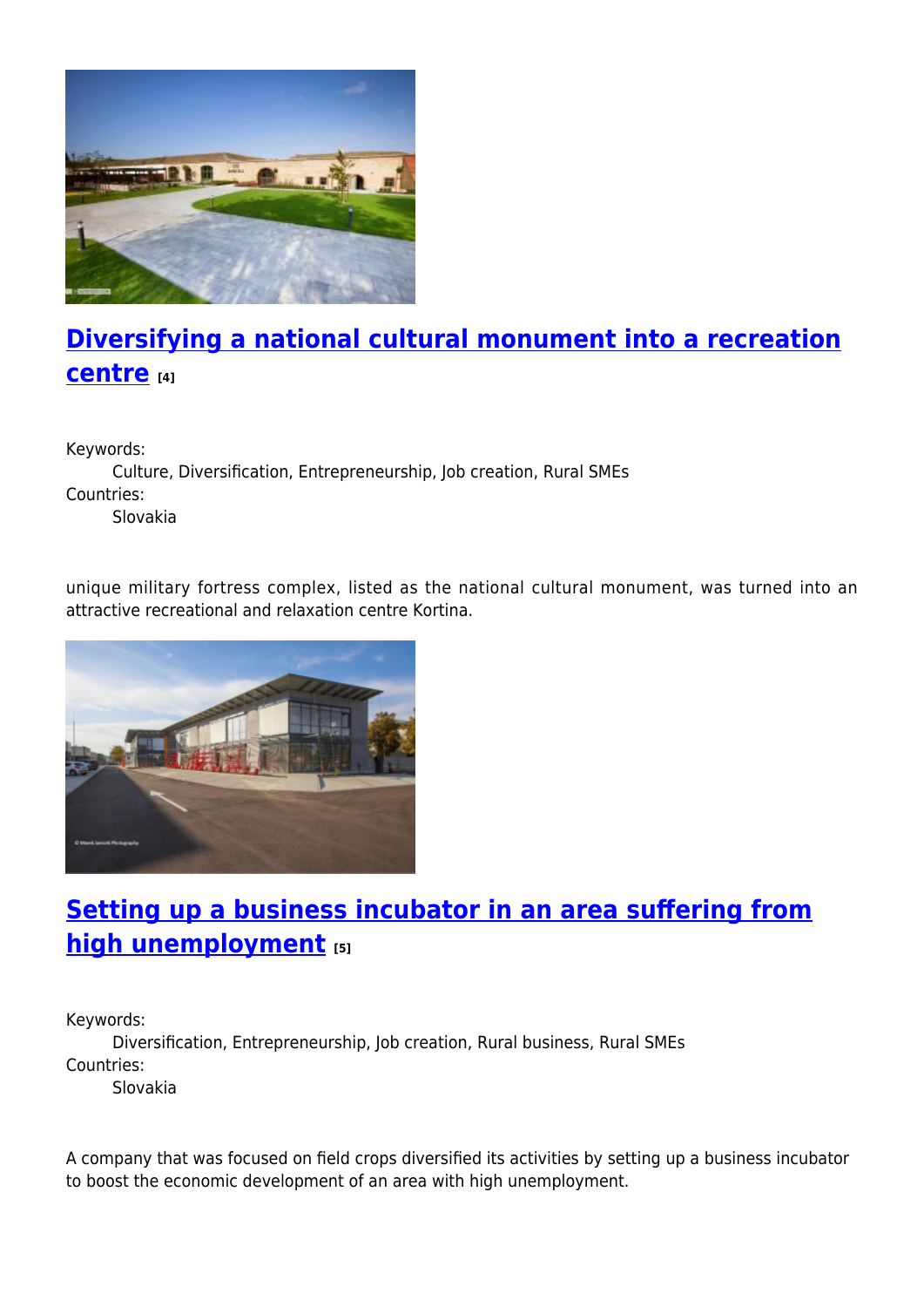

### **[Purchasing a stone cutting machine](https://enrd.ec.europa.eu/projects-practice/purchasing-stone-cutting-machine_en) [6]**

Keywords:

Competitiveness, Job creation, LEADER/CLLD, Rural business Countries:

Estonia

A small rural business used RDP support to purchase new stone-cutting equipment in order to expand its range of products.



# **[Extending the capacity of a small accommodation provider](https://enrd.ec.europa.eu/projects-practice/extending-capacity-small-accommodation-provider-rural-slovakia_en) [in rural Slovakia](https://enrd.ec.europa.eu/projects-practice/extending-capacity-small-accommodation-provider-rural-slovakia_en) [7]**

Keywords:

Competitiveness, Entrepreneurship, Job creation, Rural SMEs, Tourism Countries:

Slovakia

In response to the increasing number of tourists, a small accommodation provider used RDP support to increase the capacity of his business and set up leisure activities.